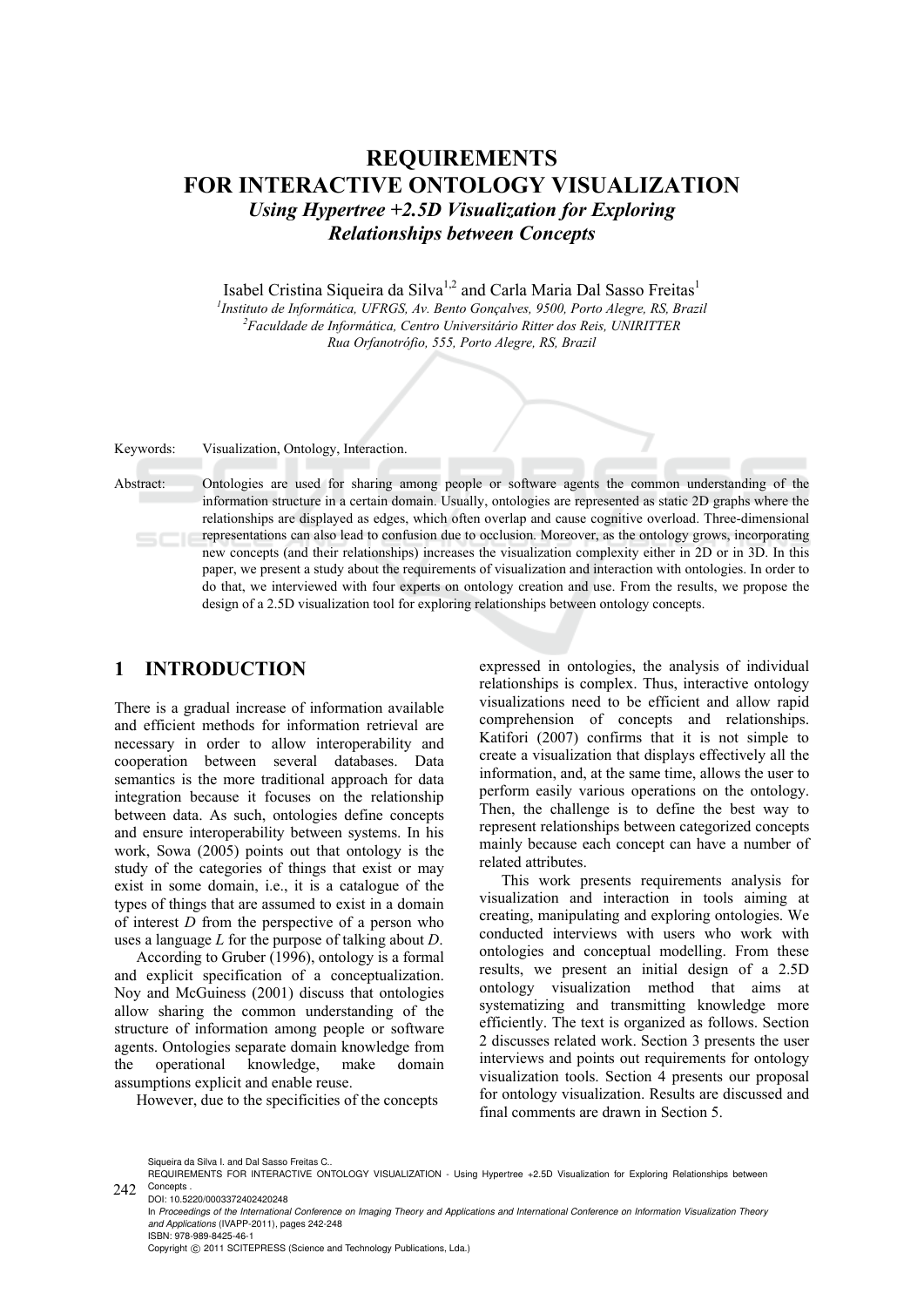## **2 RELATED WORKS**

Different authors propose alternatives for visualization and interaction with ontologies.

Katifori (2007) discusses different techniques that could be adapted for ontology representation, such as indented lists, trees and graphs, zooming, space subdivision (treemaps, information slices), focus+context and landscapes. Besides that, tools for ontology visualization and interaction are discussed. Fluit et al. (2005) present the cluster map technique as a simple and intuitive method for complex ontologies visualization.

The OntoSphere tool (Bosca et al., 2005) uses two techniques - 3D and focus+context – for providing overview and details according to user needs. Baehrecke (2004) and Babaria (2004) are proposing the use of treemaps to visualize GO (Gene Ontologies Consortium). In a treemap, colour, size and grouping are used in order to facilitate user interaction and information extraction.

Protégé (Noy et al., 2000) is the common software used for the creation and visualization of ontologies. Protégé's main visualization for the ontology hierarchy is a tree view (Class Browser). However, different visualization techniques have been proposed: Katifori (2008) presents a comparative study of four visualization techniques available in past versions of Protégé: *Class Browser*, Jambalaya (discontinued), TGVizTab (discontinued) and OntoViz. The information retrieval provided by these tools was also evaluated.

Lanzenberger (2009) discusses the importance of ontology visualization based on graphs, as well as tools for mapping and alignment of ontologies, and views, which employ different structures of graphs for ontologies visualization. These techniques are compared in order to point out their advantages and disadvantages.

Catenazzi et al. (2009) presents a study about tools for ontologies visualization and proposes the OWLeasyViz tool. It combines textual and graphical representations for displaying the class hierarchy, relationships and data properties. Interaction techniques such as zooming, filtering and search are available. Kriglstein and Wallner (2010) present Knoocks, a visualization tool focused on the interconnections within the ontology and the instances. This tool employs the overview + details approach.

The works by Samper et al. (2008) and Amaral (2008) address semantics aspects. Amaral (2008) proposes a semantics-based framework for visualizing descriptions of concepts in OWL. The

framework aims at allowing users to obtain deep insights about the meaning of such descriptions, thereby preventing design errors or misconceptions. Icons and symbols are used in diagrams to characterize classes that represent concepts descriptions. One can combine information visualization techniques, as in the work by Schevers et al. (2008), where the user interacts with the ontology in the Protégé tool. Classes representing spatial information (like polygons, points, etc.) are presented in a second graphical interface that is used to mimic the functionality of a GIS (Geographic Information System).

The paper by Kriglstein (2009) presents a survey about users' attitudes and expectations regarding ontology visualization, pointing out some requirements.

# **3 REQUIREMENTS FOR INTERACTIVE VISUALIZATION ATION OF ONTOLOGIES**

The main reason for the use of ontologies is to provide efficient information retrieval, identifying non-explicit relationships between data. Thus, information categorization in ontology modelling is very important.

Ontologies tend to grow, incorporating new concepts and relationships, therefore increasing the visualization complexity. Static graphs, commonly used for ontology representation (Figure 1), are not the best alternative for such visualization. Figure 1, for example, presents two visualizations of the concepts of an ontology hierarchy built with Protégé: tree view (Class Browser) and static graph (OWLViz). The static graph may interfere in the user's perception about the universe represented in the ontology because the display of relationships generates overlapping edges. Likewise, tree view shows the hierarchy of concepts but not their relationships. The solution for these problems may be the use of different information visualization techniques.

Information visualization and concepts of human computer interaction can optimize the comprehension of ontologies. The searched information can be placed in focus, distinguishing it from the unnecessary information and facilitating the understanding of correlated data.

Designers of visualization systems should consider two main issues: the mapping of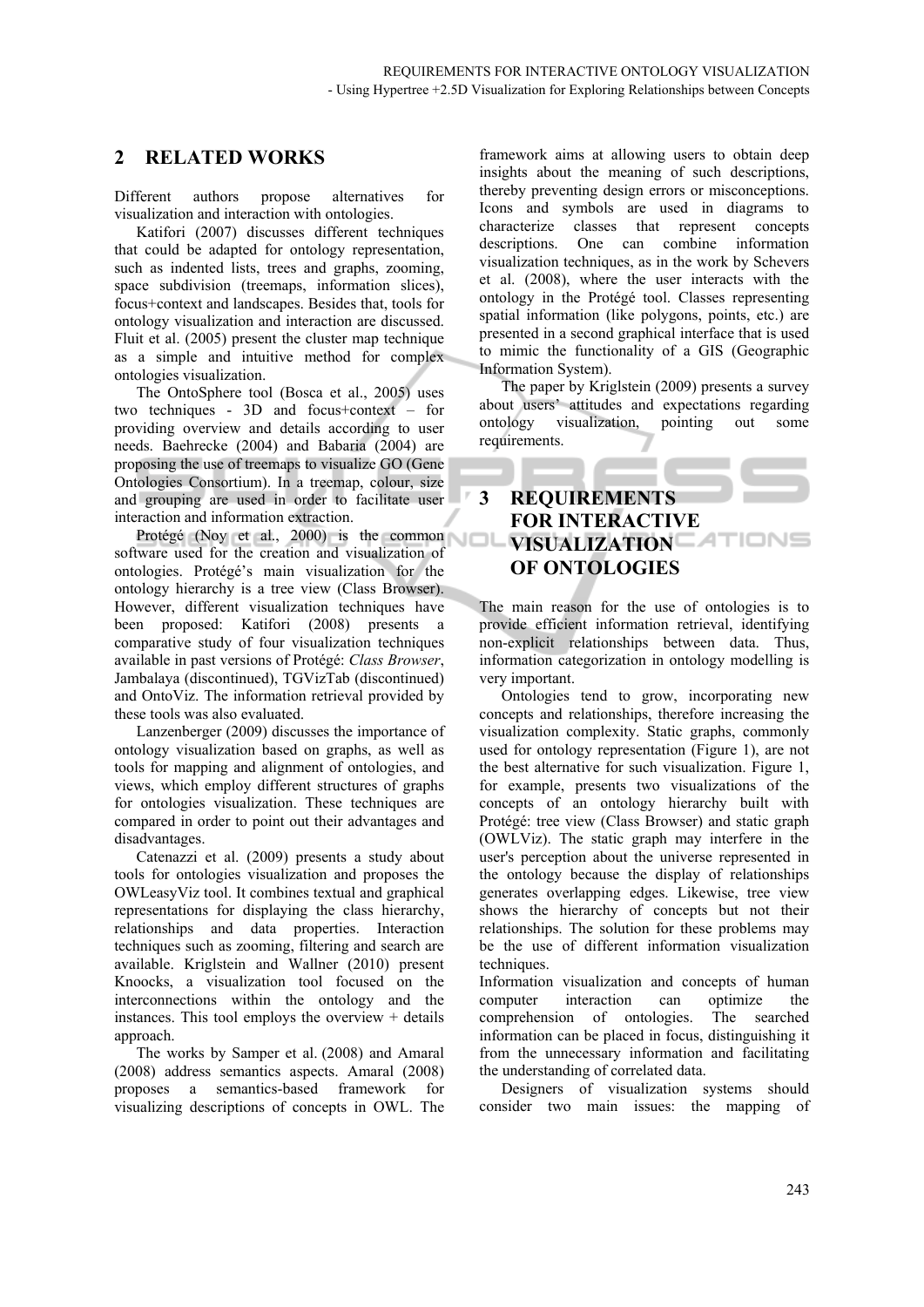

information for a graphical representation in order to facilitate its interpretation by the users, and means to limit the amount of information that users receive, while keeping them "aware" of the total information space and reducing cognitive effort.

As presented in section 2, many studies have addressed the issue of the importance of ontology visualization in creation, manipulation and inference processes. Different visualization methods have been proposed, but there are still many gaps to be filled by efficient methods of visualization and interaction. The study presented in this paper takes into account the results already discussed by other authors, like Katifiori (2007) and Kriglstein (2009), adding new ideas obtained from the users interviews.

#### **3.1 Interviews with Users**

This study started with interviews with four users, from the Graduate Program in Computer Science at UFRGS. They work with ontologies daily and can be considered experts in the creation and manipulation of ontologies. From these interviews, we confirmed some requirements pointed out by Kriglstein (2009), and list other necessary requirements for ontology visualization tools.

Three experts are within the Intelligent Database (IDB) group, whose research focus is knowledge engineering, case-based reasoning, document retrieval, information management, and intelligent databases. Another expert belongs to a group studying quality of information on the web and recommendation systems.

Due to the low number of participants, quantitative measurements were not taken, but the qualitative notes are very interesting as indicated by Nielsen (1994). The following questions were posed to the experts:

1) When an ontology is created, which aspects could be improved with visualization?

2) After the ontology was created, which information is searched more often and how this information could be displayed in order to make understanding more efficient?

3) When and why a visualization is better than another?

For question (1), users responded that the main focus is on the elements that define the structure of the ontology. These elements refer to the relations between class and subclasses, between classes, and between the instances of classes. An ideal visualization tool should focus on the ontology kernel (question 3).

During the process of ontology development, users want to visualize different aspects of specific demands that arise in a certain stage of development. Thus, display features could have privileged access at certain points, for example, checking the range of an object property. However, the development of ontologies is still a traditional activity, with no defined workflow and directly influenced by the domain.

Another important aspect related to question (1) is the visualization of the ontology validation generated by inference processes. Displaying errors can (should) be improved, with the indication of correction.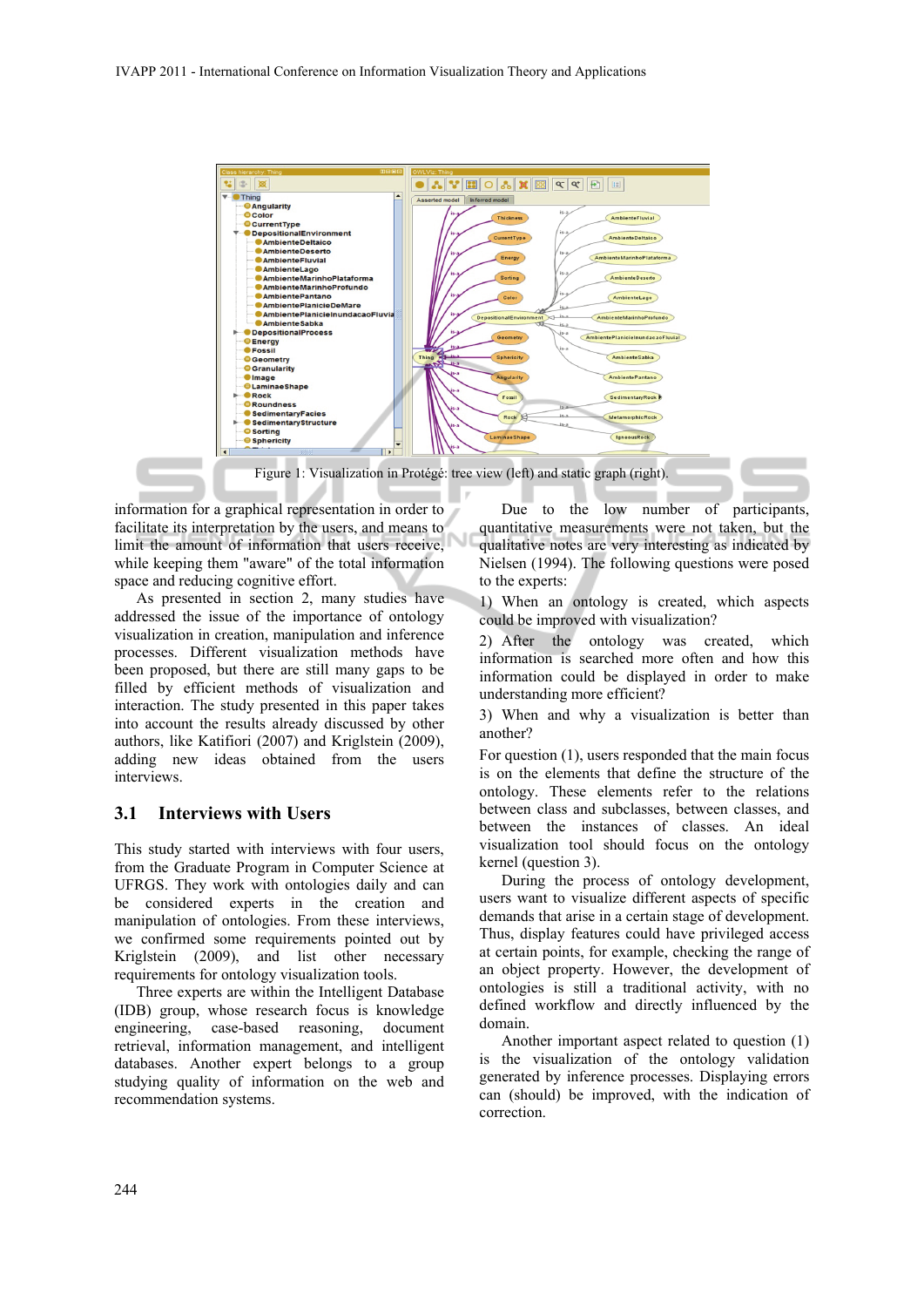In relation to question (2), we must consider that ontologies can encapsulate a large amount of information (hundreds of thousands of classes and relationships, for example). Moreover, this large volume of information can be segmented into several distinct types (classes, attributes with different values, relationships between types and properties). Usually, users do not want to see these types simultaneously, due to the cognitive overload it would arise.

For example, clicking on an X-class, relations with classes Y and Z are displayed. These classes could be highlighted, while other parts of the ontology could loose focus. The highlight could be obtained through visual attributes such as colour, transparency, shapes and positioning. This feature would be very useful to get an idea of organizing a mereology (part-to-whole relationship, part-to-part relationship). Clicking on a main class could be easy to identify the classes that represent the parts.

The relationships properties (transitivity, reflexivity, symmetry, if it is functional or not) are an important structural component, because they have impact onto the inference that can be performed with the ontology. Likewise, the attributes of each class (data properties) should be considered in the visualization.

Regarding question (3), the main problems of current tools for ontologies visualization are common to any tool for graph visualization: problems of scale versus amount of information that needs to be presented. An alternative would be to use different visualization techniques.

According to Gurr (1999), visual representations can be constructed in order to express the properties of a concept. The use of tooltip texts can help in the encoding of the displayed information, because they contain high loads of information and are presented selectively as the user explores the visualization of the ontology.

Finally, a simple but important suggestion from the users was that views of ontologies fit on an A4 format, with sufficient level of detail. It would also be interesting to have a tool that allows adding and removing elements of the visualization in a quick and simplified mode.

#### **3.2 Requirements**

From such results, we can list the following requirements for ontology visualization:

• Provide overview of hierarchy ontology, with the possibility of detailing some parts;

Avoid presenting the different aspects of an on-

tology (classes, description, object properties, data properties, individuals) together in a unique visualization;

• Optimize the results from the ontology validation;

 Explore the use of visual attributes such as colour, transparency, and shapes;

 Provide display filters based on different techniques of focus+context and/or overview+detail, zoom, pan and rotation of the image;

• Allow rapid and simple inclusion of visual elements in the visualization, as well as their removal;

• Allow printing the entire ontology in paper sizes commonly used, such as A4.

Considering these aspects, in the next section, we present the initial idea of our method to assist the user in the visualization of ontology hierarchy and relationships.

#### .OGY PUBLIC*A*TIONS **4 PROPOSED VISUALIZATION**

When we analyze an image, we activate our perceptual mechanisms to identify patterns and perform segmentation of elements. The user must perceive the information presented in the display, and the understanding involves cognitive processes. An image can be ambiguous due to lack of relevant information or by excess of irrelevant information.

Graphs are the most intuitive form of visualizing the relationships between concepts of ontologies by their both hierarchical and relational characteristics. However, relationships are displayed in expanded nodes and the overlapping edges can be a problem for the efficiency of information display. An interactive graph or tree solves part of the problem, allowing the user to highlight the information in focus through selection, but the overlapping edges are still a problem. In this sense, Katifiori (2007) list tasks related to ontologies and visualizations as shown in Table 1.

We studied the hypothesis of representing ontologies in a 3D space, allowing the user to navigate through in-depth visual representations, rotating, expanding and selecting the desired items. However, such views require the user immersion and depth perception is crucial.

Considering these aspects, we propose a visualization method that fits the requirements pointed out by users as well as the tasks listed in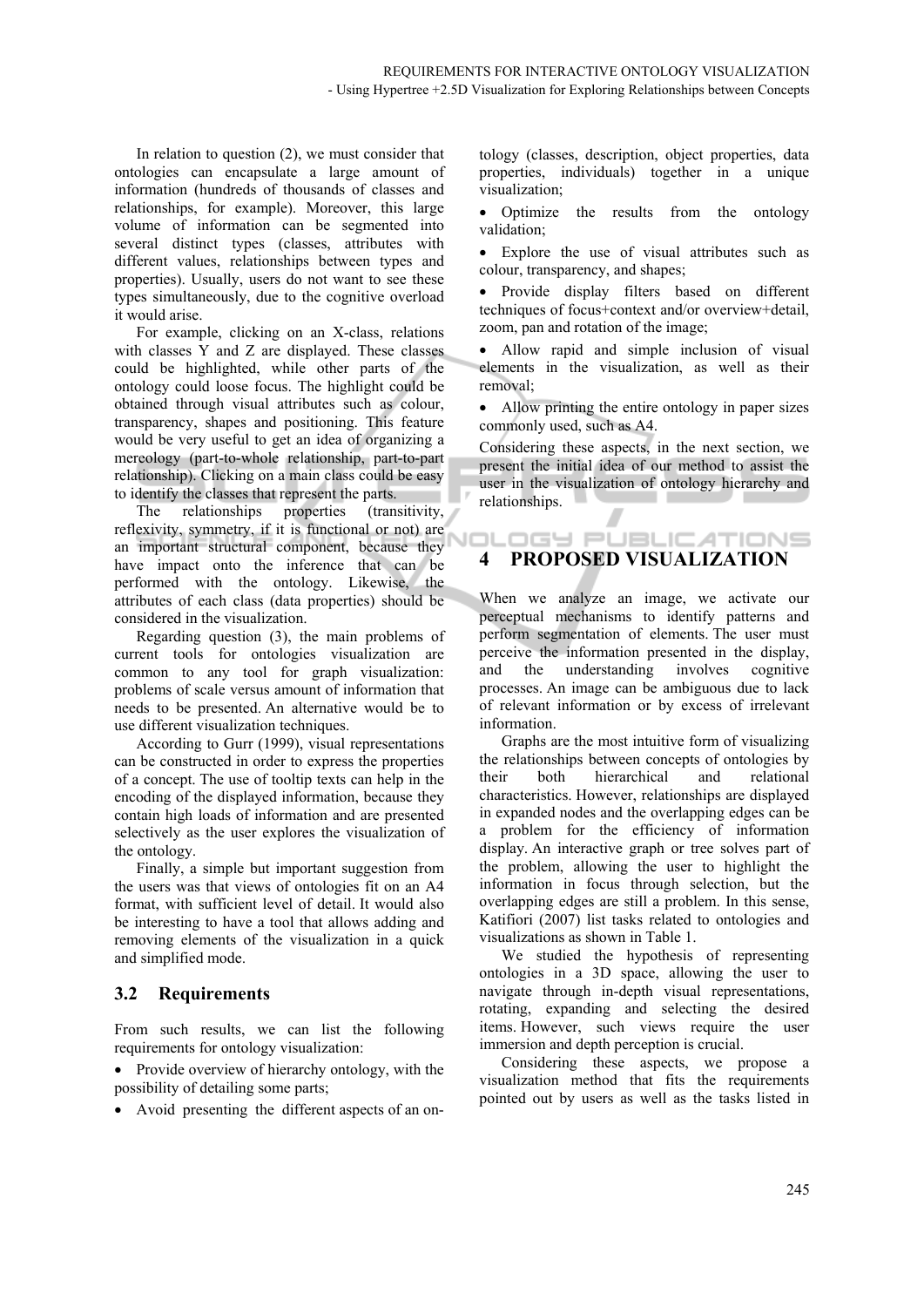Table 1. In the first part of this study, we have chosen to focus on visualizing the hierarchy of the ontology and the relationships between concepts. As an approach to that, the hyperbolic tree is an overview+detail method, which reduces the cognitive overload and the user disorientation that might happen during the interaction with the nodes, expanding and contracting them, especially in ontologies with many concepts.

However, besides the class hierarchy (relationship "is one"), users of ontologies need to analyse, in an integrated way, the other ontology relationships. Thus, we actually have a graph along with the tree, but end up with the problem of occlusion of information by the overlapping edges. This problem can be solved with the use of a third dimension to display one or more relationships (object properties) selected by the user. To view them, we take the plane where the tree is displayed and perform a 90° rotation around the X-axis (see Figure 2a). The rotated plane, positioned in 3D as an XZ-plane, displays the hyperbolic tree, and selected relationships are represented as curved lines in space, connecting the related concepts (Figure 2b), without interfering with the display of the hierarchical relation.

Table 1: Tasks related to ontologies and information visualization techniques (adapted from Katifiori, 2007).

| Task                  | Description                                                                               | VI Techniques                                                      |
|-----------------------|-------------------------------------------------------------------------------------------|--------------------------------------------------------------------|
| Overview              | Gain an overview of<br>the entire collection.                                             | Trees and graphs,<br>3D landscapes,<br>treemaps (space<br>filling) |
| Zoom                  | Zoom in on items of<br>interest.                                                          | Indented lists, trees<br>and graphs, 3D<br>landscapes              |
| Details-on-<br>demand | Select an item or<br>group and get details<br>when needed.                                | Trees and graphs,<br>3D landscapes,                                |
| Filter                | Filter out<br>uninteresting items.                                                        | Indented lists, trees<br>and graphs                                |
| Relate                | View relationships<br>among items.                                                        | Indented lists, trees<br>and graphs,<br>zooming, 3D<br>landscapes  |
| History               | Keep a history of<br>actions to support<br>undo, replay and<br>progressive<br>refinement. |                                                                    |

In addition to rotations around the X-axis, rotations around the axes Y and Z, zoom and pan are also allowed, providing full 3D navigation. These interactions are performed with a control, common in tools for visualization of georeferenced data and

following usability heuristics "consistency and standards", Thus, this control becomes more intuitive for the user in order to facilitate the setting with the tool.

Figure 2b shows the proposed 2.5D scheme applied to an ontology hierarchy/graph. We explored colour and thickness of edges and line contours in nodes. The user remains "aware" of the ontology hierarchy and visualizes one or more relationships in a separate spatial dimension.

Our 2.5D visualization was presented to the four users after they were interviewed. Informally they approved the new possibilities for displaying and interacting with the ontologies represented in that way.

Also as a preliminary validation, we invited a fifth specialist, belonging to a group that studies quality of information on the web and recommendation systems. She was asked to perform a new analysis based on three questions: (1) The initial layout is clear? (2) It is possible to clearly separate the hierarchy concepts of the relationships between theses? (3) The technique is useful for the exploration of ontology aspects? Three possibilities of answers were defined: Yes; Partially; No. The user explored the visualization in many ways, marking the option "Yes" for all questions.

For sure, we need to perform further studies to find alternatives to display tooltips related to nodes, attributes, instances and semantic concepts. Icons, symbols and transparency are being studied in addition to other information visualization techniques.

# **5 FINAL COMMENTS**

Information visualization techniques amplify cognition and reduce exploration time of a data set, allowing the recognition of patterns and facilitating inferences about different concepts. We have designed a visual and interactive way to explore ontologies, improving the process of insight from such data.

In this work, we also discussed requirements for visualization and interaction with ontologies in order support our approach to help users to perform more easily and efficiently the different operations on the ontology. Considering these aspects, we have proposed a 2.5D visualization of ontologies that combine aspects of both 2D and 3D views and take into account the aspects pointed out by the expert users. The main idea is to provide a representation that is intuitive and allows efficient analysis of the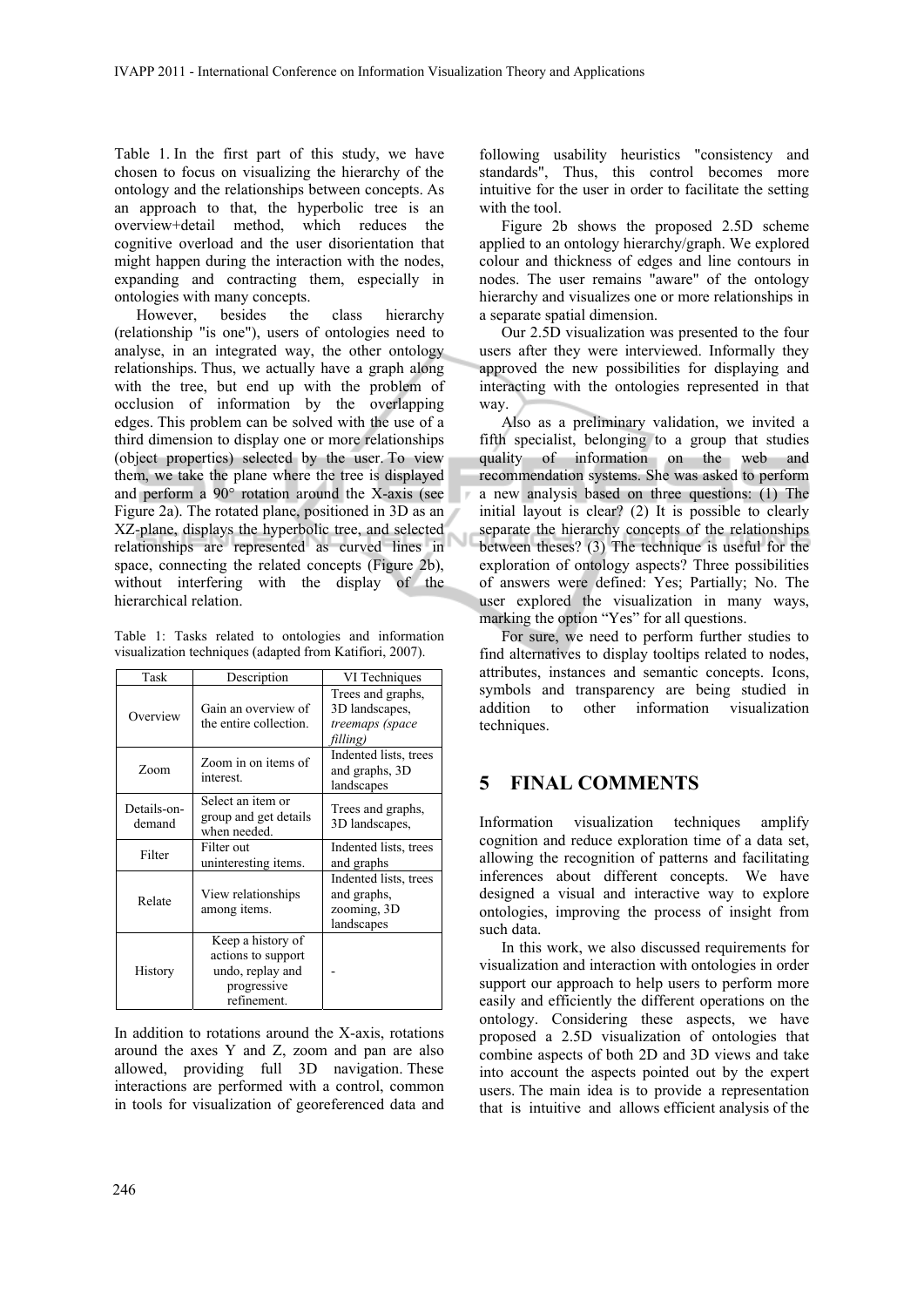

Figure 2: (a) Rotation of the plane with ontology hierarchy and relationships; (b) 2.5D ontology visualization.

concepts displayed in the ontology visualization.

This study represents an initial step in the development of an ontology visualization tool. Future work involves the investigation of alternative display of properties and instances of an ontology in addition to other requirements listed in Section 3.

## **ACKNOWLEDGEMENTS**

We would like to thank the users that participated in the interviews and further evaluation process.

## **REFERENCES**

- Amaral, F. Visualizing the semantics (not the syntax) of concept descriptions. In *VI Workshop em Tecnologia da Informação e da Linguagem Humana (TIL 2008), Vila Velha, ES*, 2008.
- Babaria, K. *Using Treemaps to Visualize Gene Ontologies*, Human Computer Interaction Lab and Institute for Systems Research, University of Maryland, College Park, MD USA, 2004.
- Baehrecke, E. H., Dang, N., Babaria, K. Shneiderman, B. *Visualization and analysis of microarray and gene ontology data with treemaps.* BMC Bioinformatics. 2004.
- Bosca, A., Bomino, D., Pellegrino, P. OntoSphere: more than a 3D ontology visualization tool*. In Proceedings of SWAP, the 2nd Italian Semantic Web Workshop*, Trento, Italy, December 14-16, CEUR, Workshop Proceedings, ISSN 1613-0073, Vol-166, 2005.
- Catenazzi, N., Sommaruga, L., Mazza, R. User-friendly ontology editing and visualization tools: the OWLeasyViz approach. In: *Proceedings of the 13th IEEE International Conference on Information Visualisation. Barcellona,* Spain. 14-17 July 2009. pp. 283-288. IEEE. ISBN: 978-0-7695-3733-7.
- Fluit, C., Sabou, M., Harmelen, F. Ontology-based Information Visualisation: Towards Semantic Web Applications. *International Symposium Visualisation of the Semantic Web (VSW'05).* 2005.
- Freitas, C. Visualização de Informações e a Convergência de Técnicas de Computação Gráfica e Interação Humano-Computador. *Jornadas de Atualização em Informática (JAI), XXVII Congresso da SBC,* 2007.
- Gruber, T. (1996). *What is an ontology?* [S.l.: s.n.], 1996. DOI=http://www-ksl.stanford.edu/ kst/ what-is-anontology.html. Último acesso em: abril de 2009.
- Gurr, C. Effective Diagrammatic Communication: *Syntatic, Semantic and Pragmatic Issues, Journal of Visual Languages and Computing*, 10, 317-342, 1999.
- Katifori, A.; Halatsis, C.; Lepouras, G.; Vassilakis, C.; Giannopoulou, e. *Ontology Visualization Methods - A Survey.* ACM Comput. Surv. 39, 4 (Nov. 2007), 10.
- Katifori A, Torou E, Vassilakis C, Lepouras G, Halatsis C: Selected results of a comparative study of four ontology visualization methods for information retrieval tasks*. In: Research Challenges in Information Science, 2008 RCIS* 2008 Second International Conference on: 2008; 2008: 133-140.
- Kriglstein, S. User Requirements Analysis on Ontology Visualization. *Proc. International Conference on Complex, Intelligent and Software Intensive Systems. 2nd International Workshop on Ontology Alignment and Visualization*, Fukuoka, Japan, 2009.
- Kriglstein, S. Wallner, G. Knoocks A Visualization Approach for OWL Lite Ontologies. *CISIS 2010, The Fourth International Conference on Complex,*